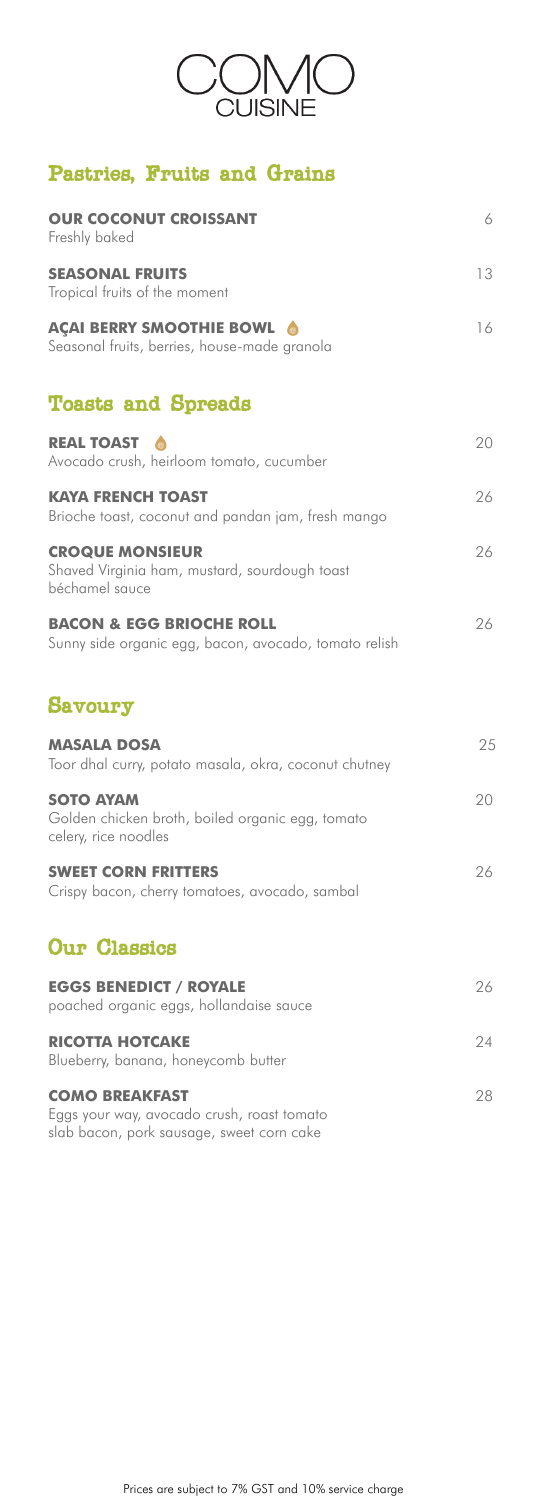

# Frenz Organic Eggs

to your liking 10

#### ADD-ONS

| SOURDOUGH TOAST       | 5  |
|-----------------------|----|
| ROASTED TOMATO        | 5  |
| <b>MUSHROOMS</b>      | 5  |
| <b>DHAL CURRY</b>     | 8  |
| <b>STEAMED GREENS</b> | 8  |
| <b>AVOCADO CRUSH</b>  | 8  |
| <b>SLAB BACON</b>     | 10 |
| <b>PORK SAUSAGE</b>   | 10 |
| SMOKED SALMON         | 10 |
| <b>CRISPY BACON</b>   | 10 |

### Shambhala Wellness Juice

| <b>JUICE OF THE DAY</b>                                                                                                   | $10^{-}$ |
|---------------------------------------------------------------------------------------------------------------------------|----------|
| WELLNESS JUICE OF THE DAY                                                                                                 | 12       |
| <b>GREEN AND CLEAN &amp;</b><br>Apple, fennel, spinach, spirulina, seeds, nuts<br>Boosts energy, immunity and detoxifies. | 12.      |

HOT CHOCOLATE 7 Cocoa, agave, toasted marshmallow

VEGAN MATCHA 7 Matcha, moringa, agave, soy

### Blends

| <b>MUSCLE MILK &amp;</b><br>Banana, dates, flaxseed, cinnamon<br>young coconut, almond milk<br>Builds muscle, vitamin, energy rich. | 12 |
|-------------------------------------------------------------------------------------------------------------------------------------|----|
| <b>CULTURE SHOCK &amp;</b><br>Strawberry, passion fruit, orange, yoghurt                                                            | 12 |

Gluten free, aids digestion, supports healthy heart.

# Coffee Free